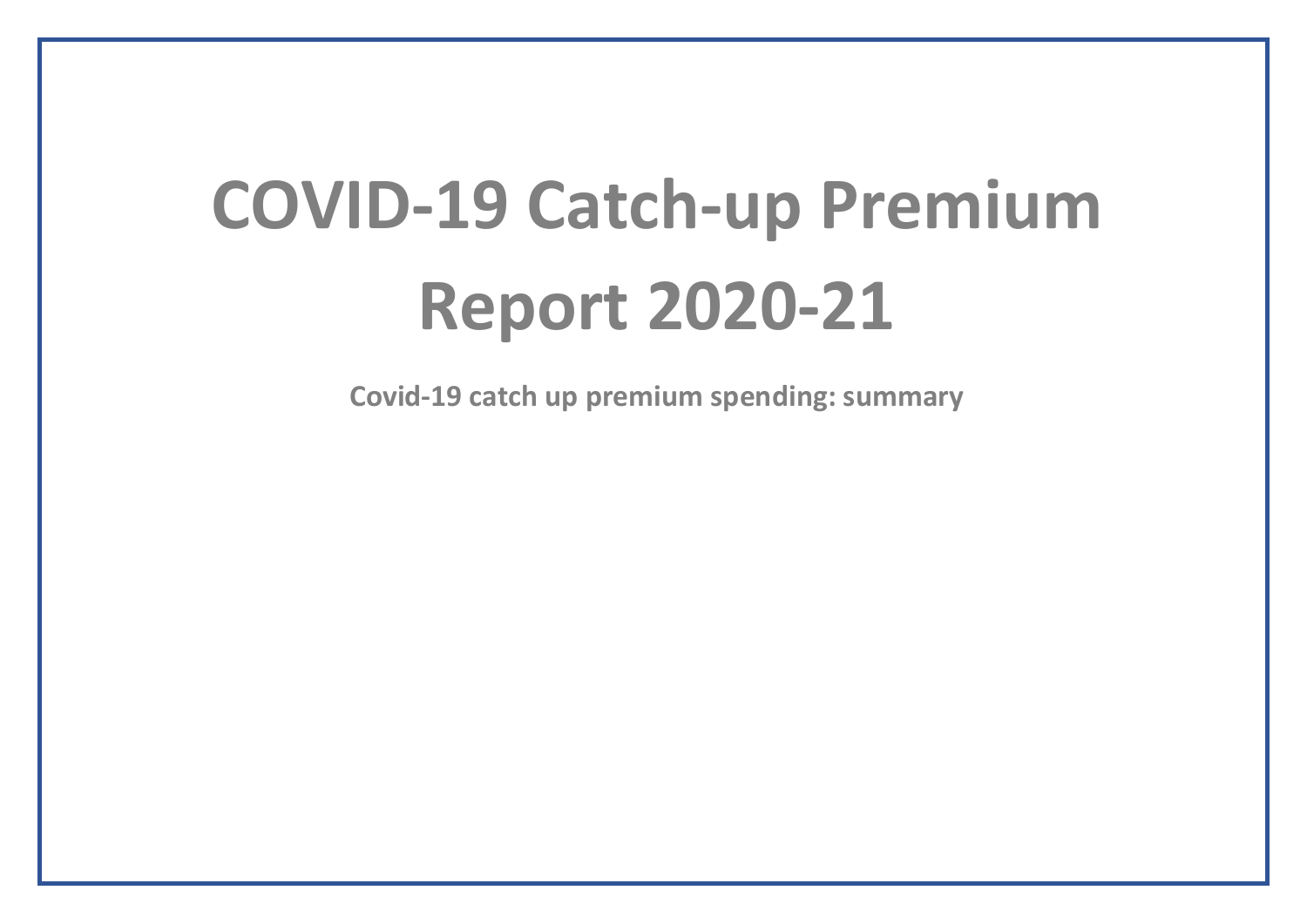| SUMMARY INFORMATION            |        |                                                |      |  |  |
|--------------------------------|--------|------------------------------------------------|------|--|--|
| Total number of pupils:        | 118    | Amount of catch-up premium received per pupil: | £240 |  |  |
| Total catch-up premium budget: | £28320 |                                                |      |  |  |

#### STRATEGY STATEMENT

Children and young people across the country have experienced unprecedented disruption to their education as a result of coronavirus (COVID-19). Those from the most vulnerable and disadvantaged backgrounds will be among those hardest hit. The aggregate impact of lost time in education will be substantial, and the scale of our response must match the scale of the challenge.

As the catch-up premium has been designed to mitigate the effects of the unique disruption caused by coronavirus (COVID-19), the grant will only be available for the 2020 to 2021 academic year. It will not be added to schools' baselines in calculating future years' funding allocations.

The aim of our COVID-19 spend in the 2020-21 academic year is to diminish the difference in progress gaps between 'All pupils'. The catch-up premium has been designed to mitigate the effects of the unique disruption caused by (COVID-19). As a school we recognise the need to maintain a high standard of education for all and we strive to ensure outstanding teaching and learning across all areas. As a result of these aims our catch up funding plan is based on a tiered spending plan in three key areas:

- Quality Teaching for all
- Targeted academic support
- Wider strategies

The school has used research and supporting evidence from The Education Endowment Fund to develop this plan. The EEF recommends that great teaching is the most important lever schools have to improve outcomes for their pupils. Many of the most effective ways to raise attainment will benefit all groups of pupils.

### **Barriers to learning**

Disadvantaged Pupils Barriers to Success Outcomes and progress can be impacted by several factors: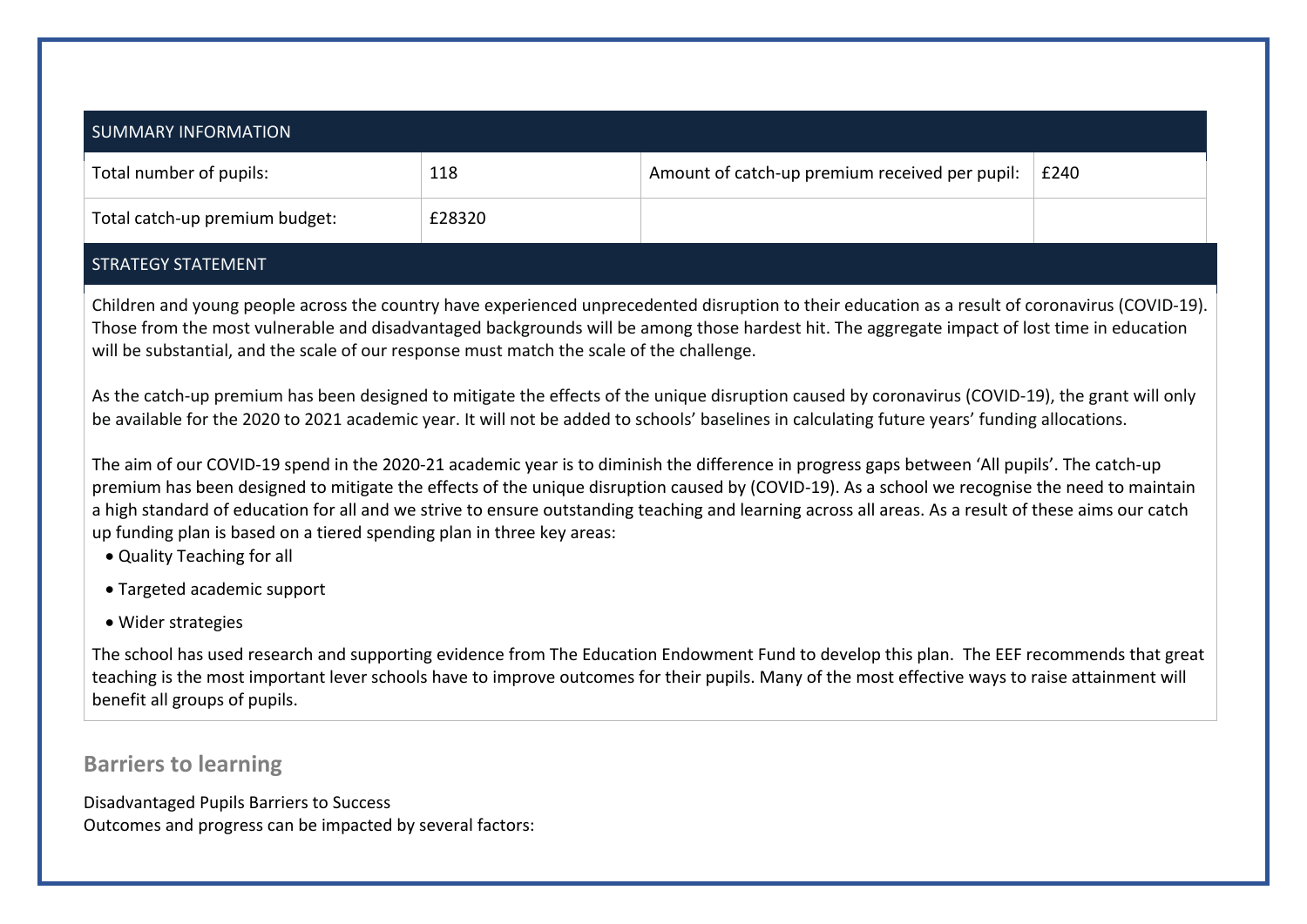- All pupils at Pioneer House have an Education Health Care Plan, and some pupils have a diagnosis of autism or additional complex learning difficulties.
- Pupils can also have additional social and emotional mental health difficulties.
- As a school we have a strong focus on identifying barriers that each pupil may face.
- > The impact of Covid-19 has been significant for many of our families
- Erratic attendance due to changing or challenging home circumstances

|   | <b>BARRIERS TO FUTURE ATTAINMENT</b>                                                                                                                                                                                                                                                                                                                                                                                                   |
|---|----------------------------------------------------------------------------------------------------------------------------------------------------------------------------------------------------------------------------------------------------------------------------------------------------------------------------------------------------------------------------------------------------------------------------------------|
|   | <b>Academic barriers:</b>                                                                                                                                                                                                                                                                                                                                                                                                              |
| A | Mathematics - Specific content has been missed, leading to gaps in learning and stalled sequencing of topic areas and mathematical<br>concepts. The skills that have already been taught to scaffold and introduce other topics may also need recapping                                                                                                                                                                                |
| в | English - Specific content has been missed, leading to gaps in learning and stalled sequencing of topic areas and mathematical concepts.<br>The skills that have already been taught to scaffold and introduce other topics may also need recapping.                                                                                                                                                                                   |
|   | All subjects - There are now significant gaps in knowledge – whole units of work have not been taught meaning that children are less able<br>to access pre-requisite knowledge when learning something new and they are less likely to make connections between concepts and<br>themes throughout the curriculum. Children have also missed out on the curriculum experiences e.g. trips, visitors and powerful<br>curriculum moments. |

#### ADDITIONAL BARRIERS

External barriers: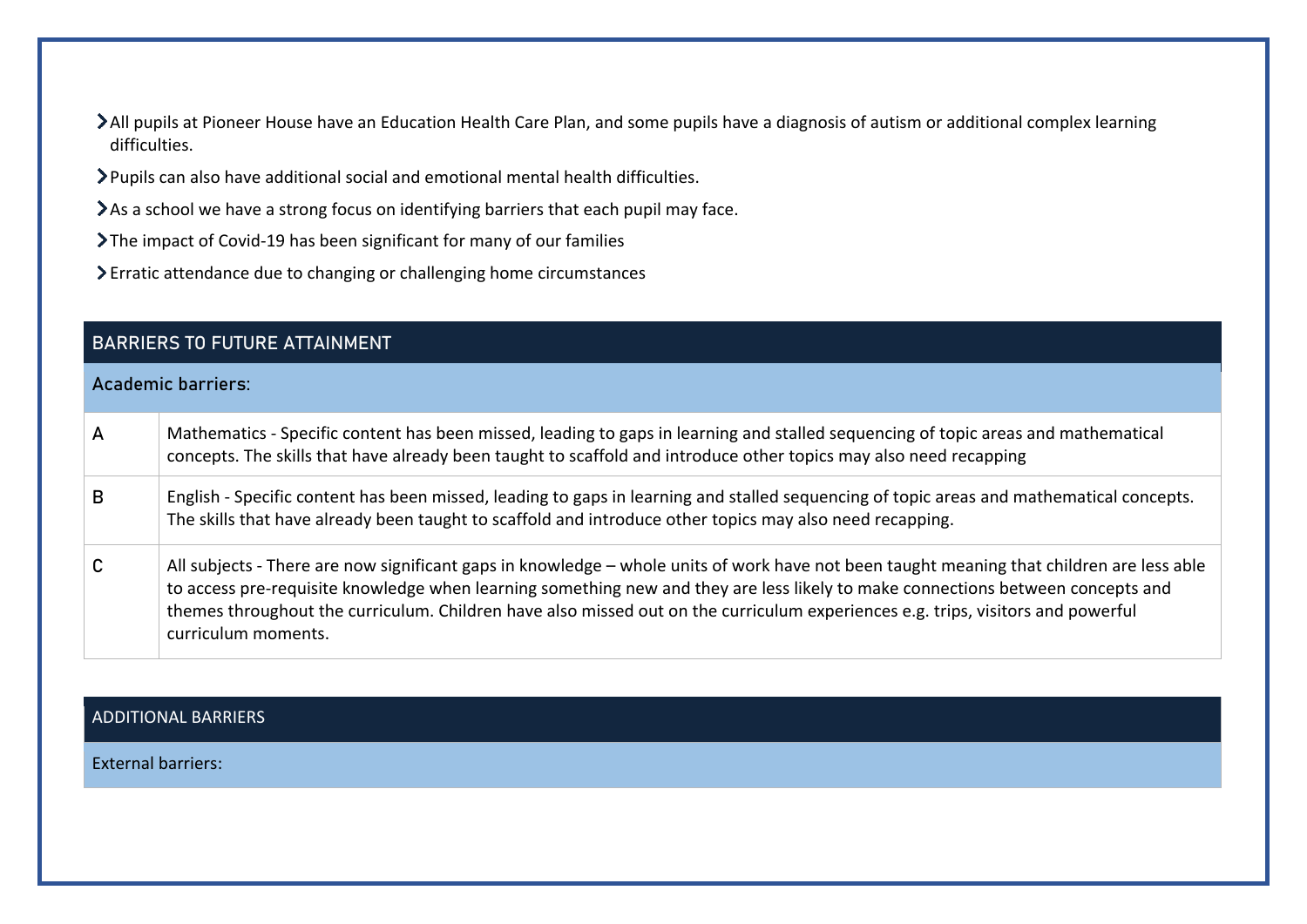| D | Attendance – attendance around those parents/carers who have anxiety over the current situation of the pandemic as well as those<br>children who are self-isolating due to a positive result or a close contact. |
|---|------------------------------------------------------------------------------------------------------------------------------------------------------------------------------------------------------------------|
|   | Mental Health and Wellbeing – Both staff and children mental health have been significantly impacted due to the impact of lockdowns,<br>isolation and changes to guidance around their job roles and routines.   |
|   | Remote Learning/Access to technology – Children accessing a mirrored curriculum approach through a robust and accessible learning<br>platform to ensure the impact of and periods of isolation and/or lockdown.  |

## **Planned expenditure for current academic year**

| Quality of teaching for all                                                                                                                                                                                                                                                                                                             |                                                                                                                                                             |                                                                                                                                                                                                                                                                                                                                                                                                                                                                                                                                                                                        |                                                                                                                                                                                                                              |                   |                                        |
|-----------------------------------------------------------------------------------------------------------------------------------------------------------------------------------------------------------------------------------------------------------------------------------------------------------------------------------------|-------------------------------------------------------------------------------------------------------------------------------------------------------------|----------------------------------------------------------------------------------------------------------------------------------------------------------------------------------------------------------------------------------------------------------------------------------------------------------------------------------------------------------------------------------------------------------------------------------------------------------------------------------------------------------------------------------------------------------------------------------------|------------------------------------------------------------------------------------------------------------------------------------------------------------------------------------------------------------------------------|-------------------|----------------------------------------|
| <b>Action</b>                                                                                                                                                                                                                                                                                                                           | Intended outcome<br>and success criteria                                                                                                                    | What's the evidence and rationale for this<br>choice?                                                                                                                                                                                                                                                                                                                                                                                                                                                                                                                                  | How will you make<br>sure it's implemented<br>well?                                                                                                                                                                          | <b>Staff lead</b> | When<br>will<br>you<br>review<br>this? |
| <b>QUALITY FIRST</b><br>1.<br><b>TEACHING</b><br>A significant investment of<br>time and money in to the<br>staff CPD programme.<br>Rigorous but supportive QA<br>processes in place to<br>monitor and assure quality<br>of education. Targeted<br>intervention sessions (Via<br>Support for Learning Team)<br>for students who require | All students (Inc. pupil<br>premium students)<br>can meet or exceed<br>their end of year<br>targets as they<br>receive quality first<br>teaching every day. | 'Improving teaching quality generally leads to greater<br>improvements' EEF (Education Endowment Foundation).<br>'There is particularly good evidence around the potential<br>impact of teacher professional development' (EEF).<br>'Whilst it is true that each school is unique, it is equally<br>true that outstanding teaching and leadership and a<br>relentless focus on improvement will make a real<br>difference – whatever the context, or degree of challenge<br>facing a school'. (Effective pupil premium reviews. A guide<br>developed by the Teaching Schools Council). | Ongoing quality<br>assurance including<br>learning walks and work<br>scrutiny.<br>Targeted CPD on QFT and<br>wave approaches in<br>conjunction with Support<br>for Learning Team.<br>Staff feedback on the<br>CPD programme. | CP/MW/KD          | July<br>2021                           |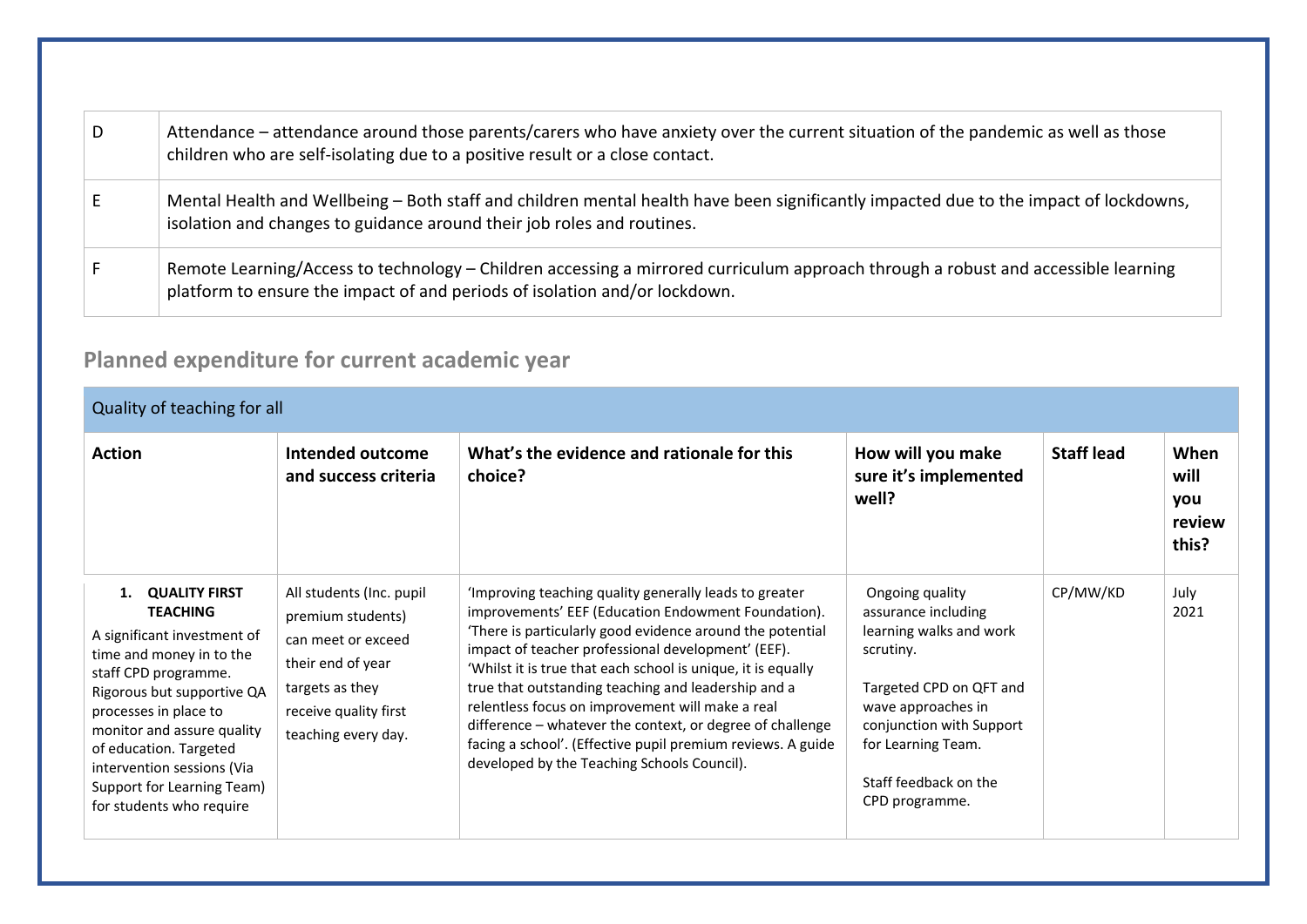| additional support to make<br>expected progress.<br>Collaborative MAT work to<br>share best practice for<br>teaching and learning                                                                                                                                                                                                                                                                              |                                                                                                                                                             |                                                                                                                                                                                                                                                                                                                                                                                                                                                                                                                                                                                        | Peer development;<br>planning, teaching,<br>assessment, reviews<br>External QA<br>Work with MAT T&L<br>group                                                                                                                                                                                                                                                                                                                           |       |              |
|----------------------------------------------------------------------------------------------------------------------------------------------------------------------------------------------------------------------------------------------------------------------------------------------------------------------------------------------------------------------------------------------------------------|-------------------------------------------------------------------------------------------------------------------------------------------------------------|----------------------------------------------------------------------------------------------------------------------------------------------------------------------------------------------------------------------------------------------------------------------------------------------------------------------------------------------------------------------------------------------------------------------------------------------------------------------------------------------------------------------------------------------------------------------------------------|----------------------------------------------------------------------------------------------------------------------------------------------------------------------------------------------------------------------------------------------------------------------------------------------------------------------------------------------------------------------------------------------------------------------------------------|-------|--------------|
| 2. SUPPORT FOR<br><b>LEARNING -</b><br><b>TEACHING &amp;</b><br><b>LEARNING</b><br>Support for Learning and<br>waves of intervention offer<br>established<br>to ensure consistent<br>high quality teaching across<br>all classes with a clear<br>referral process and wave<br>response of support for<br>pupils needing additional<br>support, to include:<br><b>SALT</b><br><b>OT</b><br><b>Music Therapy</b> | All students (Inc. pupil<br>premium students)<br>can meet or exceed<br>their end of year<br>targets as they<br>receive quality first<br>teaching every day. | 'Improving teaching quality generally leads to greater<br>improvements' EEF (Education Endowment Foundation).<br>'There is particularly good evidence around the potential<br>impact of teacher professional development' (EEF).<br>'Whilst it is true that each school is unique, it is equally<br>true that outstanding teaching and leadership and a<br>relentless focus on improvement will make a real<br>difference - whatever the context, or degree of challenge<br>facing a school'. (Effective pupil premium reviews. A guide<br>developed by the Teaching Schools Council). | Ongoing quality assurance<br>including learning walks and<br>work scrutiny.<br>Targeted CPD on wave<br>approaches in conjunction<br>with T&L team<br>Peer development;<br>planning, teaching,<br>assessment, reviews<br>External QA<br>Establishes action plans for<br>learning and SEMH, leads in<br>place and performance<br>management targets<br>aligned to outcomes<br>SALT and OT timetables and<br>referral process established | CP/KD | July<br>2021 |
| 3. READING<br>Provide engaging, free to all<br>reading material via the                                                                                                                                                                                                                                                                                                                                        | To ensure that PP student<br>reading ages<br>do not regress at a rapid                                                                                      |                                                                                                                                                                                                                                                                                                                                                                                                                                                                                                                                                                                        | Transformation of<br>hygiene room to reading<br>space                                                                                                                                                                                                                                                                                                                                                                                  | AC/MW | July<br>2021 |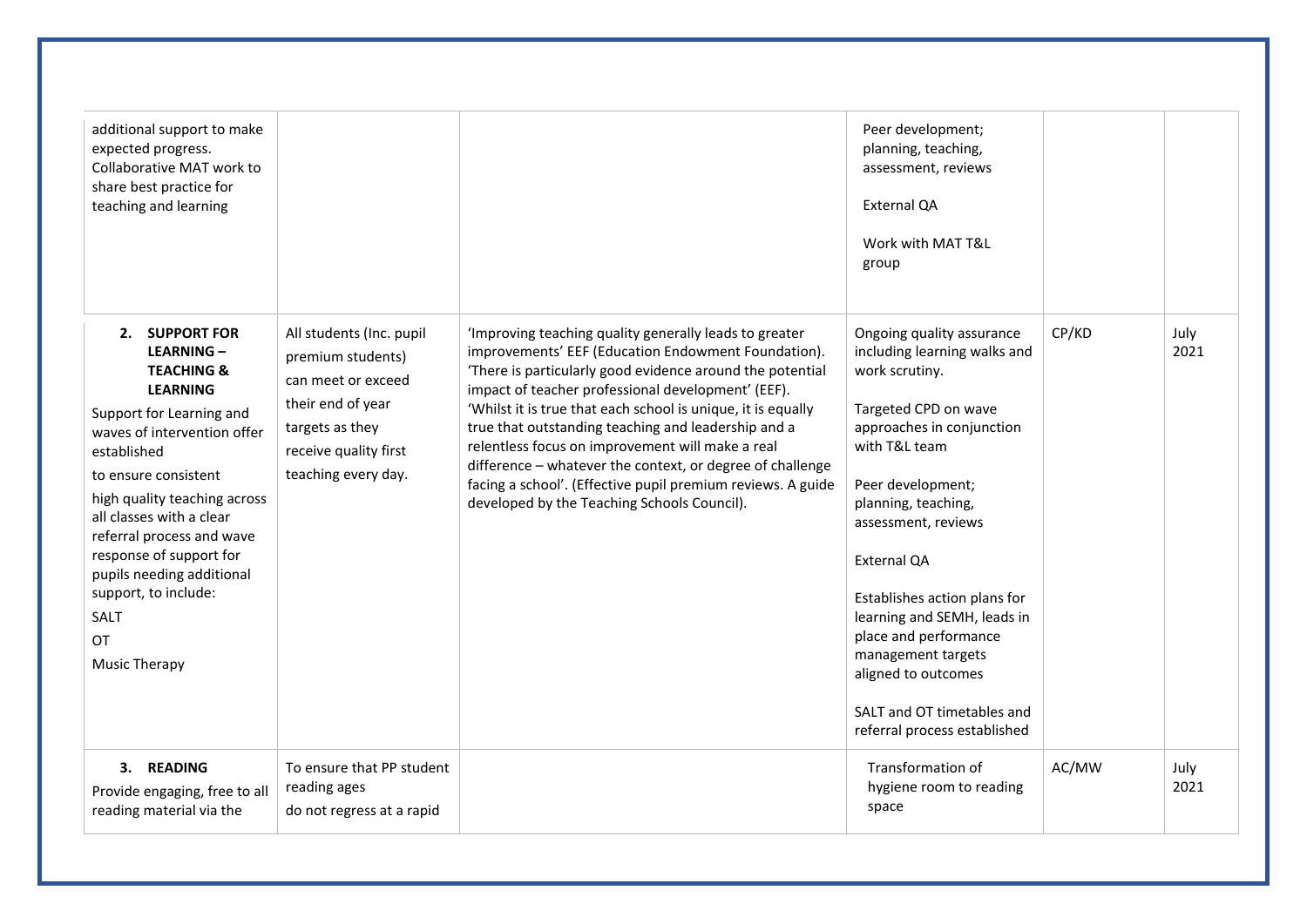| creation of a reading<br>retreat and moving and<br>virtual library.                                                                                                                                                                        | rate                                                                                                                                                                                                                                                                            |                                                                                                                                                                                                                                                                                                                                                                                                                                                                                                                                                                                                                                                                                                                                                                                                                                               | Purchase furniture and<br>reading materials<br>Establish virtual books<br>and online texts to access<br>from home<br>Build moving library based<br>on reading ages and<br>parental feedback from<br>forum                                                                                                                                                                                                                                                                                                                                        |          |                |
|--------------------------------------------------------------------------------------------------------------------------------------------------------------------------------------------------------------------------------------------|---------------------------------------------------------------------------------------------------------------------------------------------------------------------------------------------------------------------------------------------------------------------------------|-----------------------------------------------------------------------------------------------------------------------------------------------------------------------------------------------------------------------------------------------------------------------------------------------------------------------------------------------------------------------------------------------------------------------------------------------------------------------------------------------------------------------------------------------------------------------------------------------------------------------------------------------------------------------------------------------------------------------------------------------------------------------------------------------------------------------------------------------|--------------------------------------------------------------------------------------------------------------------------------------------------------------------------------------------------------------------------------------------------------------------------------------------------------------------------------------------------------------------------------------------------------------------------------------------------------------------------------------------------------------------------------------------------|----------|----------------|
| 4. REMOTE OFFER<br>To ensure that all students<br>have access<br>to the very best remote<br>learning via<br>constant review, agreed<br>lesson<br>structures, weekly QA,<br>rewards for<br>effort and attainment and<br>quality<br>feedback | Children have seamless<br>access to a mirrored<br>robust provision in the<br>event of self-isolation or<br>further periods of<br>lockdown.<br>Success Criteria -<br>Progress is reflective of<br>adjusted rates of progress<br>in the schools SIP subjects<br>and EHCP targets. | Two recent meta-analyses from the USA suggested that<br>increasing parental engagement in primary and secondary<br>schools had on average two to three months' positive<br>impact. There is some evidence that supporting parents<br>with their first child will have benefits for siblings.<br>However, there are also examples where combining<br>parental engagement strategies with other interventions,<br>such as extended early years provision, has not been<br>associated with any additional educational benefit. This<br>suggests that developing effective parental engagement<br>to improve their children's attainment is challenging and<br>needs careful monitoring and evaluation.<br>(EEF Toolkit)<br>https://educationendowmentfoundation.org.uk/evidence-<br>summaries/teaching-learning-toolkit/parental-<br>engagement/ | CPD sessions for staff to<br>ensure no teacher is left<br>behind.<br>Agreed online lesson<br>structure for remote lessons<br>to be followed consistently<br>Frequent quality assurance<br>of remote lessons and live<br>lessons to ensure consistent<br>high quality offer.<br>Weekly completion of the<br>student engagement tracker<br>by all teaching staff.<br>Weekly phone calls home to<br>every student working at<br>home to celebrate their<br>engagement with the work<br>or to advise about what<br>they could do better next<br>time | CP/MW/DC | Half<br>termly |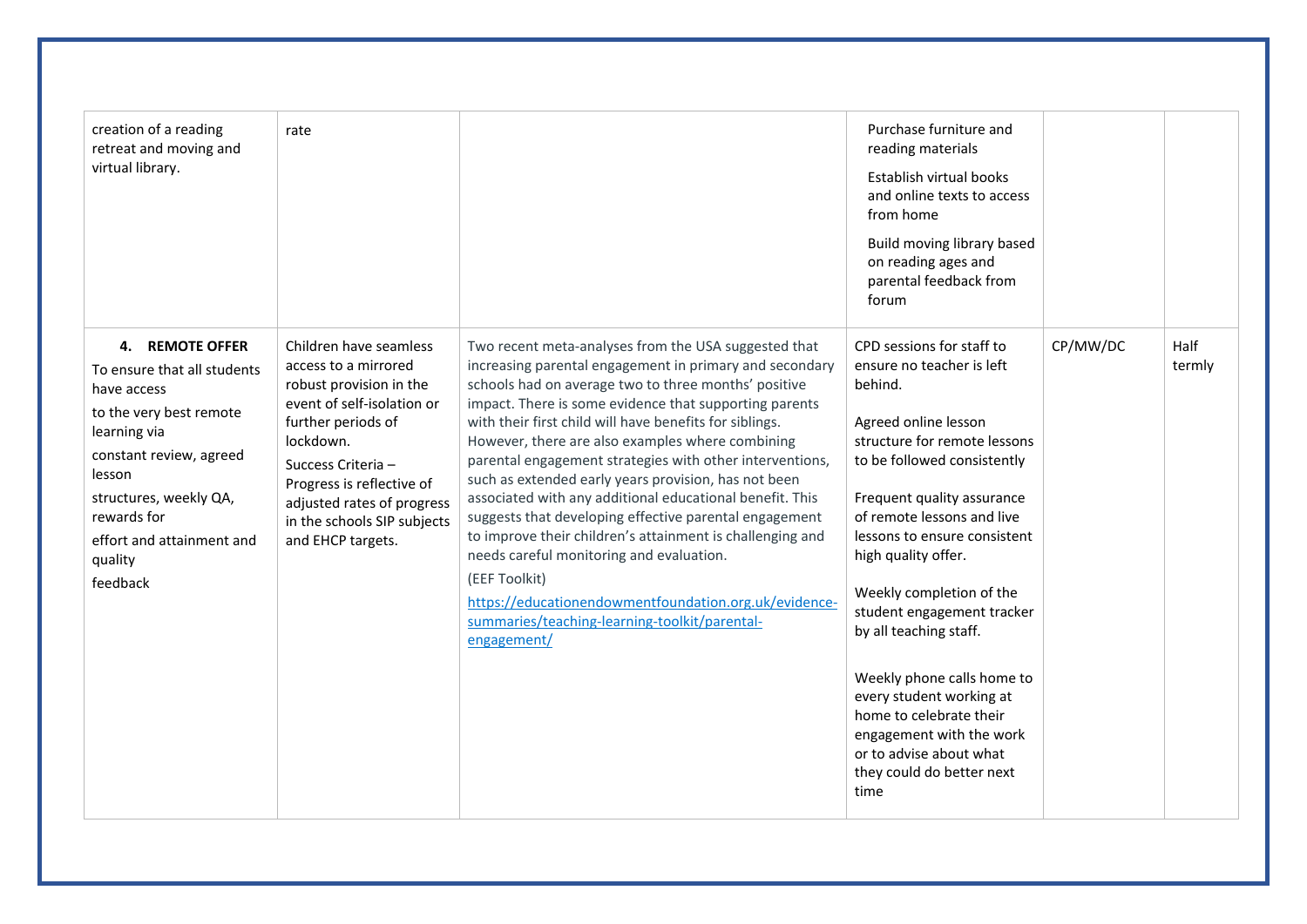| 5. NEW<br><b>CURRICULUM</b><br>To ensure that<br>curriculum changes<br>continue to be considered<br>thoroughly and<br>implemented effectively. | Students are settled,<br>confident and have the<br>best chance of catching<br>up on any lost learning<br>time. The curriculum<br>offers opportunity for<br>depth and breadth,<br>developing skills and<br>knowledge in a way that<br>is accessible for all<br>students.<br>Documented overview of<br>curriculum adaptations<br>for each subject area | EEF - Covid-19 support guide for schools<br>'For many pupils, compensating for the negative impact of<br>school closures will require a sustained response. It is<br>highly unlikely that one single approach will be enough'.<br>EEF - The EEF Guide to Supporting School Planning - A<br><b>Tiered Approach to 2020-21</b><br>'Expert teachers develop a broad array of teaching<br>strategies that, combined with subject knowledge and<br>knowledge of their pupils, positively impact upon<br>learning'. | Ensure that GDPR and<br>Online safety is at the heart<br>of the solution<br>Curriculum coordinators to<br>continue research and<br>module writing in line with<br>rolling plans.<br>Appropriate resourcing<br>purchased and environment<br>adapted. | All<br>SLT/Curriculum<br>coordinators | July<br>2021 |
|------------------------------------------------------------------------------------------------------------------------------------------------|------------------------------------------------------------------------------------------------------------------------------------------------------------------------------------------------------------------------------------------------------------------------------------------------------------------------------------------------------|---------------------------------------------------------------------------------------------------------------------------------------------------------------------------------------------------------------------------------------------------------------------------------------------------------------------------------------------------------------------------------------------------------------------------------------------------------------------------------------------------------------|-----------------------------------------------------------------------------------------------------------------------------------------------------------------------------------------------------------------------------------------------------|---------------------------------------|--------------|
| 6. EARLY CAREER<br><b>TEACHERS</b><br>To support early<br>career teachers to catch<br>up on lost time in<br>NQT year due<br>to lockdown.       | Newly qualified and<br>recently qualified<br>teachers have confidence<br>in the classroom and feel<br>able to cope with the<br>demands of face-to-face<br>as well as the remote<br>teaching of students.<br>Positive feedback from<br>early careers teachers<br>about CPD support on<br>offer                                                        | EEF - Effective use of the pupil premium, November 2019<br>'Teaching should be the top priority, including<br>professional development, training and support for early<br>career teachers and recruitment and retention'.<br>EEF - The EEF Guide to Supporting School Planning - A<br><b>Tiered Approach to 2020-21</b><br>'We must ensure that every teacher is supported and<br>prepared for the new year'.                                                                                                 | All staff have a dedicated<br>staff mentor whom they<br>meet at specific times of the<br>year to discuss personal<br>development targets.<br>Bespoke and targeted CPD<br>for early careers teachers                                                 | CP/DAi                                | July<br>2021 |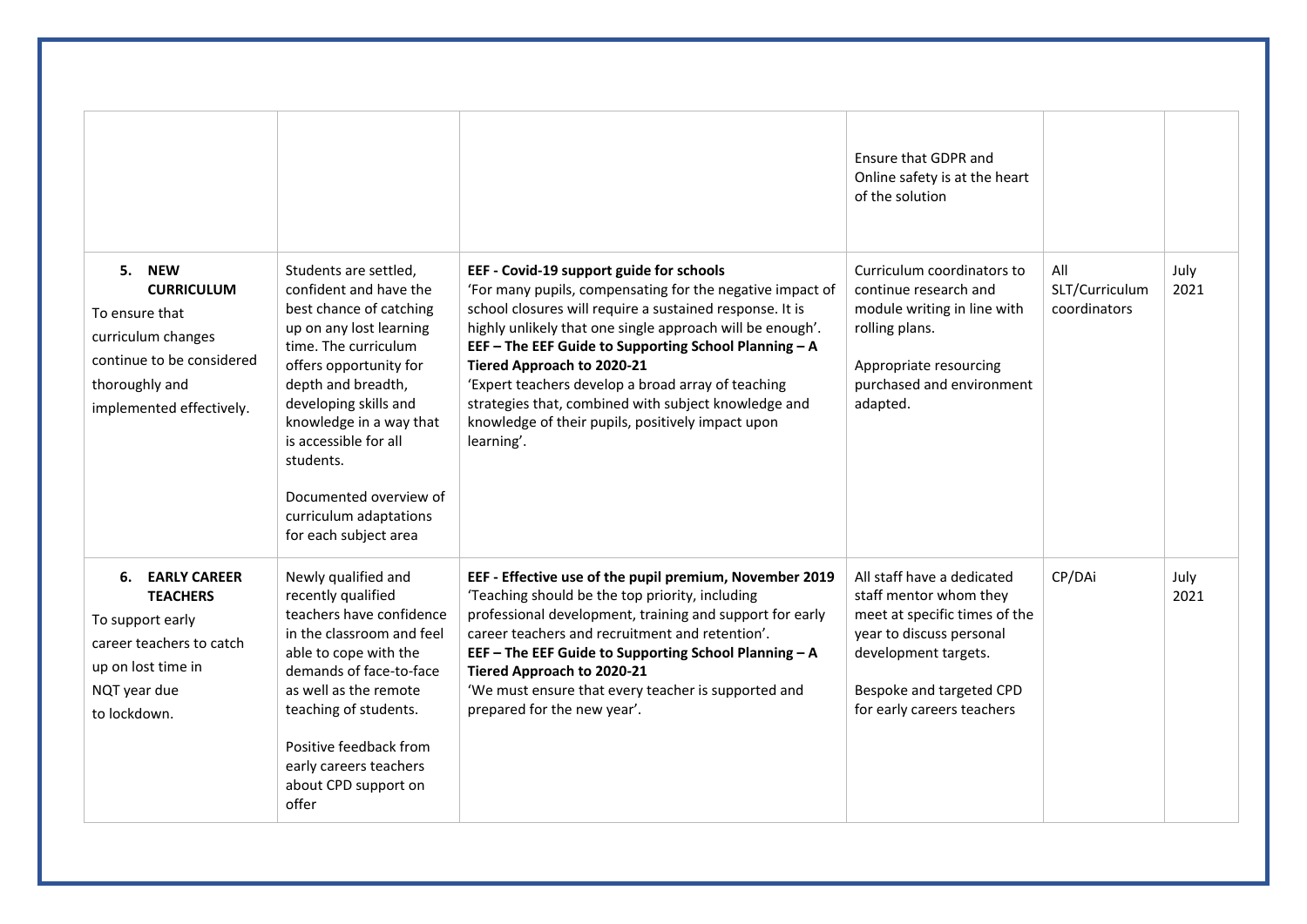| 7. STUDENT<br><b>WELLBEING</b><br>To ensure that students at<br>risk of<br>disengagement and/or<br>wellbeing<br>concerns have weekly<br>contact with a<br>trusted adult. | Retention of early careers<br>staff at year-end is<br>positive.<br>Students make progress<br>in classes and are<br>supported well with their<br>learning and behaviour<br>That students remain as<br>engaged as possible with<br>school staff and school<br>work. That they speak to<br>a trusted adult each week<br>about | Covid 19 support guide for schools: EEF (June 2020)<br>'Setting aside time to enable teachers to assess pupils'<br>wellbeing and learning needs is likely to make it easier for<br>teachers and other school staff to provide effective<br>support.'                                           | Students identified early<br>form original RAG<br>document from 19-20<br>Daily safeguarding<br>briefing with staff<br>teaching remote offer<br>Additional one to one<br>session and small group<br>work timetabled with<br>Mind practitioner, SEMH<br>TA and communication<br>group TAs<br>Parental welfare calls<br>Daily CPOMs monitoring | CP/SA    | Half<br>termly |
|--------------------------------------------------------------------------------------------------------------------------------------------------------------------------|----------------------------------------------------------------------------------------------------------------------------------------------------------------------------------------------------------------------------------------------------------------------------------------------------------------------------|------------------------------------------------------------------------------------------------------------------------------------------------------------------------------------------------------------------------------------------------------------------------------------------------|---------------------------------------------------------------------------------------------------------------------------------------------------------------------------------------------------------------------------------------------------------------------------------------------------------------------------------------------|----------|----------------|
| 8. ACCESS TO FOOD<br>To ensure that the most<br>disadvantaged/vulnerable<br>families do not go hungry<br>during lockdown by<br>providing weekly food                     | Staff confident that no<br>family is without food and<br>students remain happy<br>and healthy.                                                                                                                                                                                                                             | EEF statement: Re-publication of the evaluation of school<br>breakfast clubs, Dec 2019<br>'Schools considering implementing free breakfast<br>provision should also consider the multiple positive<br>impacts of the approach, including improved pupil<br>behaviour and improved attendance'. | Continued work with<br>breakfast provider<br>Finalise costings for<br>school funded breakfast<br>items.                                                                                                                                                                                                                                     | LG/CP/SA | Half<br>termly |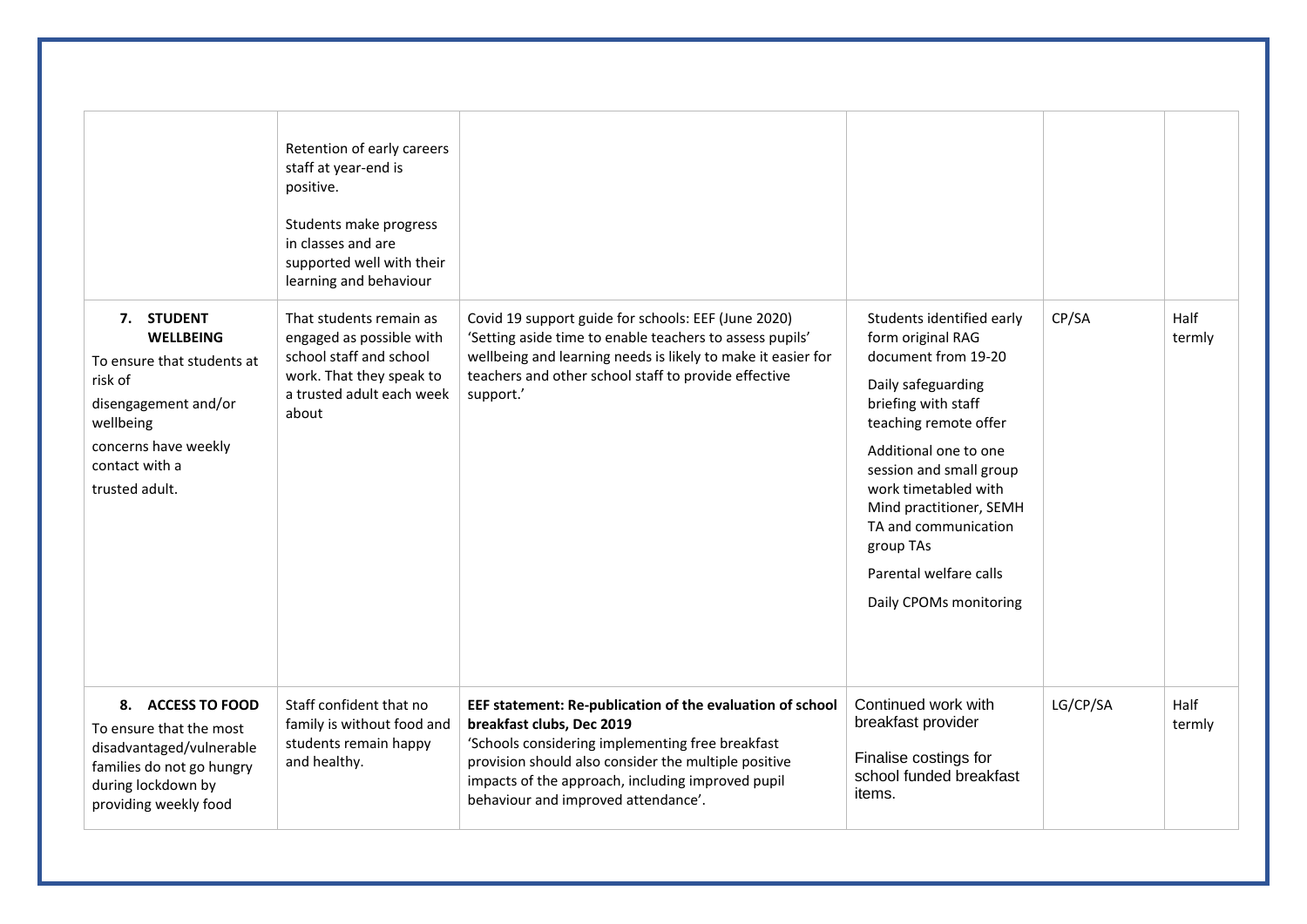| parcels, breakfast and<br>supporting families with<br>government voucher<br>scheme.                                  |                                                                    |                                                                                                                                                      | Ensure that a healthy and<br>free breakfast option is<br>available for students<br>every day.<br>Use any surplus<br>breakfast items for<br>delivery to most<br>vulnerable families via<br>food bag deliveries<br>each week.<br><b>FSM</b> students<br>monitored weekly,<br>vouchers delivered<br>electronically or by<br>hand |                      |                                        |
|----------------------------------------------------------------------------------------------------------------------|--------------------------------------------------------------------|------------------------------------------------------------------------------------------------------------------------------------------------------|-------------------------------------------------------------------------------------------------------------------------------------------------------------------------------------------------------------------------------------------------------------------------------------------------------------------------------|----------------------|----------------------------------------|
|                                                                                                                      |                                                                    |                                                                                                                                                      |                                                                                                                                                                                                                                                                                                                               | Total budgeted cost: | £15000                                 |
| Targeted support                                                                                                     |                                                                    |                                                                                                                                                      |                                                                                                                                                                                                                                                                                                                               |                      |                                        |
| <b>Action</b>                                                                                                        | Intended outcome<br>and success criteria                           | What's the evidence and rationale for this<br>choice?                                                                                                | How will you make<br>sure it's implemented<br>well?                                                                                                                                                                                                                                                                           | <b>Staff lead</b>    | When<br>will<br>you<br>review<br>this? |
| 9. ACCESS TO<br><b>TECHNOLOGY</b><br>To ensure that<br>disadvantaged students<br>have access to a laptop at<br>home. | All students have full<br>access to high quality<br>work on SeeSaw | Remote learning: rapid evidence assessment (EEF,<br>April 2020)<br>'Ensuring access to technology is key, particularly for<br>Disadvantaged pupils'. | Audit of all technology in<br>every household on file<br>DFE laptops applied for<br>when more available<br>Sign in and out and<br>delivery system in place                                                                                                                                                                    | AC/CP/SA             | Half<br>Termly                         |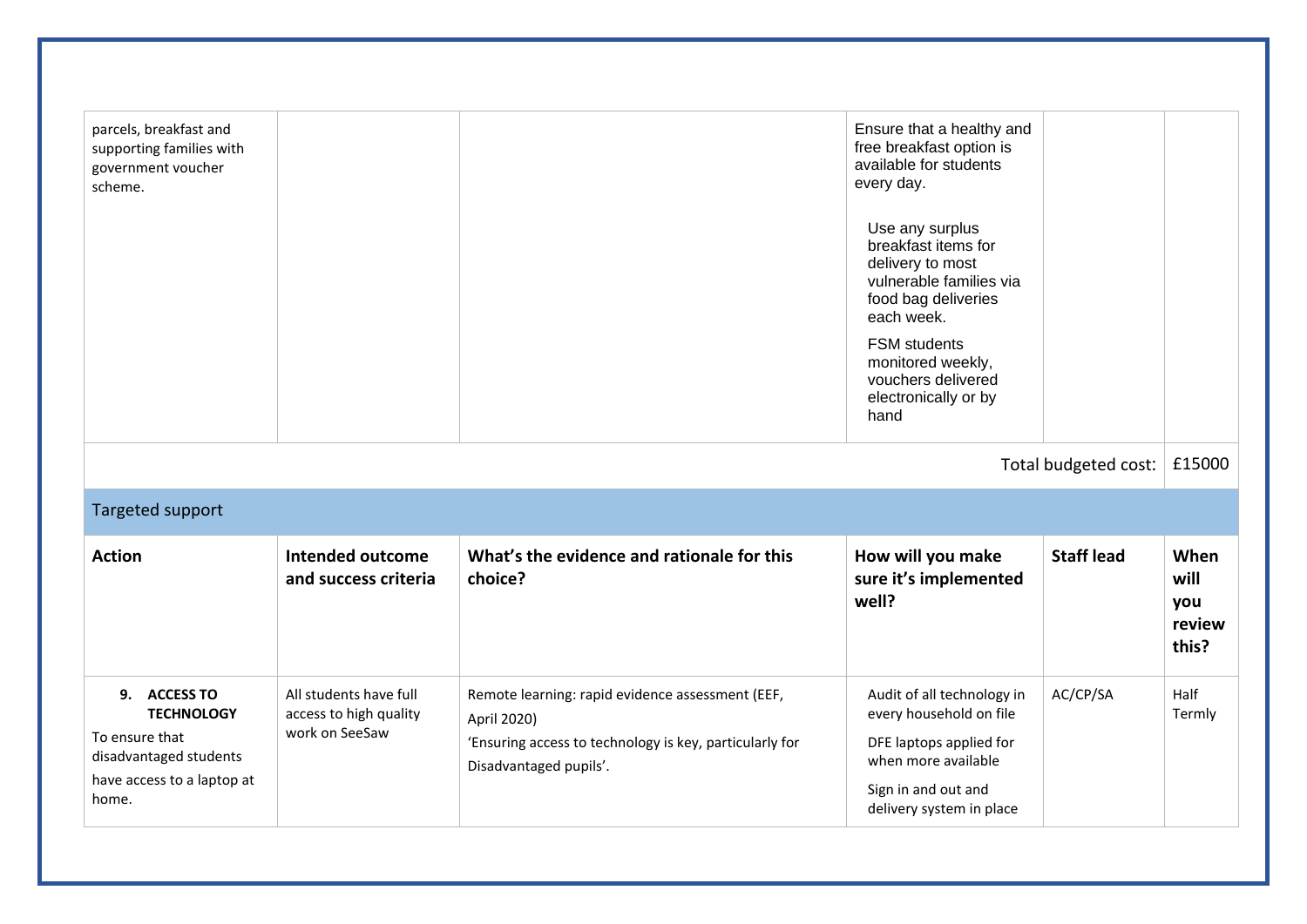| Wider approaches                                                                                                                                                              |                                                                                                                                                                                                               |                                                                                                                                                                                                                                                                                                                                                                                       |                                                                                                                                                                                                                                                                                                                                     |                                    | £9535         |
|-------------------------------------------------------------------------------------------------------------------------------------------------------------------------------|---------------------------------------------------------------------------------------------------------------------------------------------------------------------------------------------------------------|---------------------------------------------------------------------------------------------------------------------------------------------------------------------------------------------------------------------------------------------------------------------------------------------------------------------------------------------------------------------------------------|-------------------------------------------------------------------------------------------------------------------------------------------------------------------------------------------------------------------------------------------------------------------------------------------------------------------------------------|------------------------------------|---------------|
| 11. CAREERS<br>To ensure that students at<br>risk of<br>becoming NEET are tracked<br>and<br>supported effectively.                                                            | Most at risk students<br>(PP/PP+ and SEN) are<br>encouraged to attend the<br>school and have high<br>quality personalized<br>careers support plus<br>access to employers work<br>experience where<br>possible | 'Employers are seeking 32% fewer entrants on apprentice<br>or school leaver programmes than originally planned for<br>this year'. (Institute for student employers, June 2020)                                                                                                                                                                                                        | Accreditation based<br>learning to continue via<br>specialist team<br>Enhanced access to<br>careers support with<br>additional hours bought<br>this year<br>Personal transition plan<br>for all potential leavers                                                                                                                   | DAi<br><b>Total budgeted cost:</b> | March<br>2021 |
| 10. SEMH<br><b>INTERVENTIONS</b><br>To improve pupils<br>ability to self- manage<br>behaviours and<br>emotions which may<br>have a negative<br>impact upon their<br>learning. | Students are able to<br>manage their emotions<br>and draw upon their<br>toolkit to manage<br>themselves and their<br>mental health.                                                                           | EEF - Covid-19 support guide for schools, Sept 2020<br>'Interventions might focus on other aspects of learning,<br>such as behaviour or pupil's social and emotional<br>needs'.<br>DfE - Guidance for full re-opening of schools<br>'Schools should work with those pupils who may<br>struggle to re-engage in school and are at risk of being<br>absent or persistently disruptive'. | those who need<br>completed and on file to<br>ensure timely allocation<br>Behaviour TA4 happy and<br>settled in role.<br>Re-developed reflective<br>behaviour programmes<br>using Boxall profiling.<br>Development of Support<br>for Learning action plan<br>to ensure referral<br>process, sessions and<br>monitoring have impact. | CP/DA/JA                           | March<br>2021 |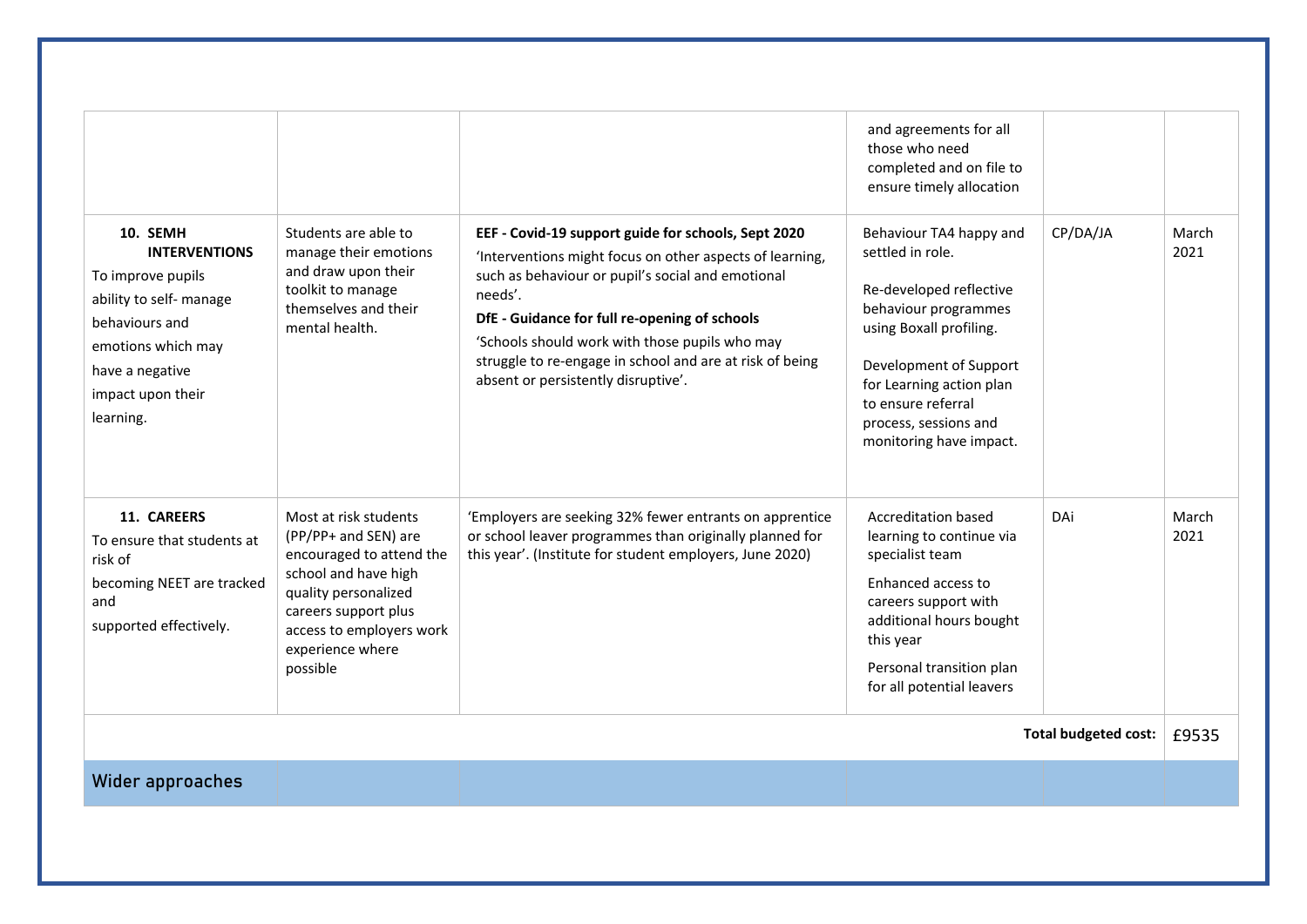| Action                                                                                                                   | Intended outcome<br>and success criteria                                                                                                                                                                                                                                                                                                                                                       | What's the evidence and rationale for this<br>choice?                                                                                                                                                                                                                                                                                                                                                                                                                                                                                                                                                                                                                                                                                                                                                                                                                                                                                                                                                         | How will you make sure it's<br>implemented well?                                                                                                                                                                                                                                                                                                                                                                                                                         | Staff lead | When<br>will you<br>review<br>this? |
|--------------------------------------------------------------------------------------------------------------------------|------------------------------------------------------------------------------------------------------------------------------------------------------------------------------------------------------------------------------------------------------------------------------------------------------------------------------------------------------------------------------------------------|---------------------------------------------------------------------------------------------------------------------------------------------------------------------------------------------------------------------------------------------------------------------------------------------------------------------------------------------------------------------------------------------------------------------------------------------------------------------------------------------------------------------------------------------------------------------------------------------------------------------------------------------------------------------------------------------------------------------------------------------------------------------------------------------------------------------------------------------------------------------------------------------------------------------------------------------------------------------------------------------------------------|--------------------------------------------------------------------------------------------------------------------------------------------------------------------------------------------------------------------------------------------------------------------------------------------------------------------------------------------------------------------------------------------------------------------------------------------------------------------------|------------|-------------------------------------|
| 12. STAFF WELLBEING<br>Staff support and training<br>around psychological and<br>mental health wellbeing                 | Staff to be confident in<br>managing their own<br>mental health and<br>emotional wellbeing as<br>well as recognizing key<br>signs and symptoms of<br>mental health issues in<br>children.<br>Success Criteria -<br>High quality CPD will be<br>reflected in the ethos of<br>the school environment<br>and evidenced through<br>learning walks and<br>observations of teaching<br>and learning. | On average, SEL interventions have an identifiable and<br>valuable impact on attitudes to learning and social<br>relationships in school. They also have an average overall<br>impact of four months' additional progress on attainment.<br>Although SEL interventions are almost always perceived to<br>improve emotional or attitudinal outcomes, not all<br>interventions are equally effective at raising attainment.<br>Improvements appear more likely when SEL approaches<br>are embedded into routine educational practices and<br>supported by professional development and training for<br>staff. In addition, the implementation of the programme<br>and the degree to which teachers are committed to the<br>approach appear to be important.<br>SEL approaches have been found to be effective in<br>primary and secondary schools, and early years settings.<br>https://educationendowmentfoundation.org.uk/evidence-<br>summaries/teaching-learning-toolkit/social-and-<br>emotional-learning/ | High quality training to be<br>sourced<br>The development of a<br>dedicated learning hub for<br>staff<br>Support for parents to be<br>included within the<br>approach to support<br>home-school working<br>Ensure that a positive<br>culture is adopted around<br>the use of terminology of<br>mental health<br>The purchase of high<br>quality resources to help<br>support mental health<br>Multi-agency working<br>with other professionals<br>(e.g. CAMHS) if needed | AC/MB      | July<br>2021                        |
| 13. SENSORY SELF<br><b>REGULATION</b><br>Self-Regulation boxes to be<br>implemented that link to<br>Zones of Regulation. | Children will have access<br>to bespoke equipment to<br>help in sensory deficits<br>that will help them to<br>self-regulate as well as                                                                                                                                                                                                                                                         | Metacognition and self-regulation approaches have<br>consistently high levels of impact, with pupils making an<br>average of seven months' additional progress.<br>These strategies are usually more effective when taught in                                                                                                                                                                                                                                                                                                                                                                                                                                                                                                                                                                                                                                                                                                                                                                                 | Staff training around<br>sensory deficits and needs<br>Purchasing high quality<br>resources to support the                                                                                                                                                                                                                                                                                                                                                               | CP/KD/CC   | July<br>2021                        |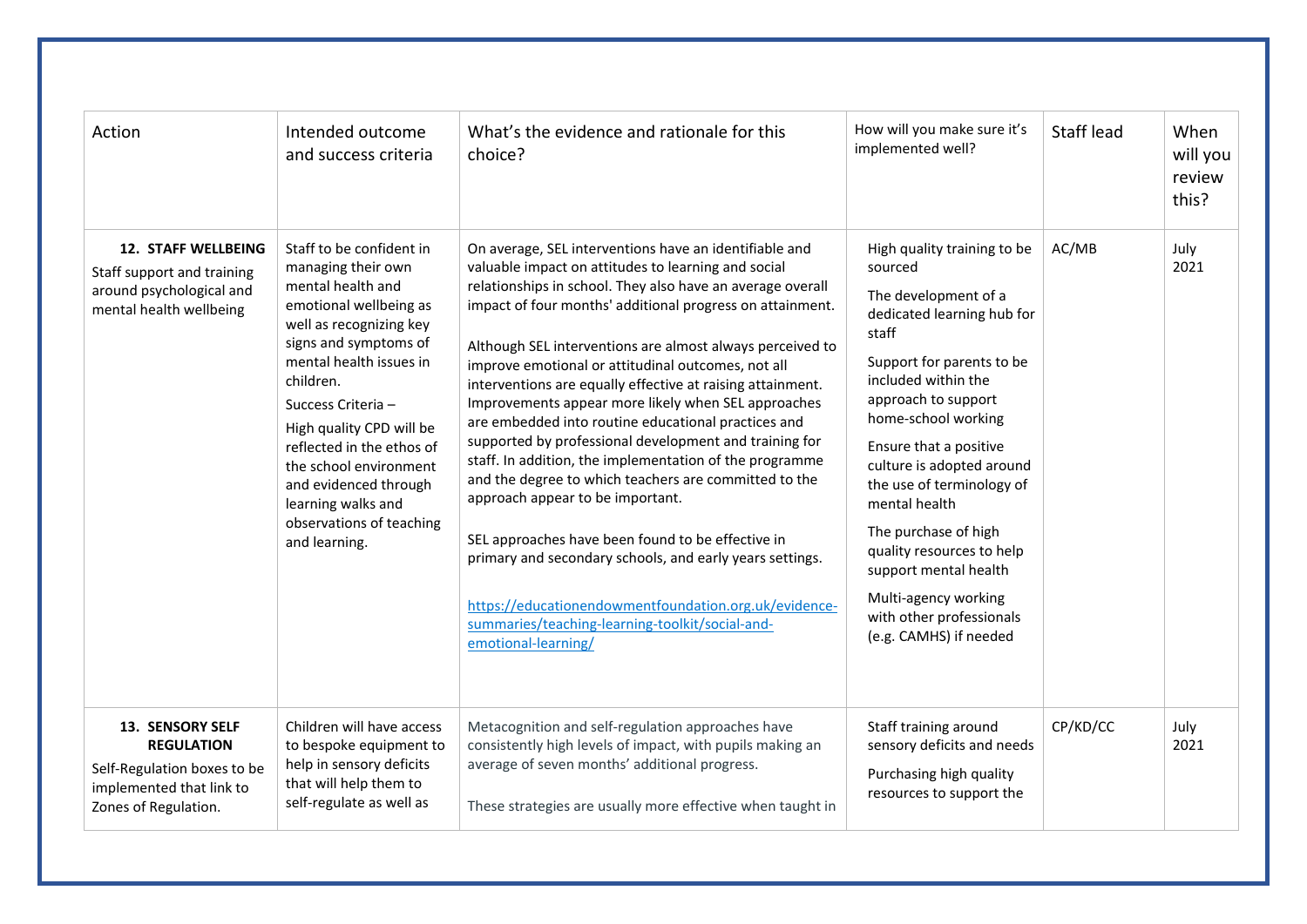| Children incidents will be<br>monitored and remain<br>low in respect to any<br>sensory seeking<br>behaviours that may<br>present themselves. | be difficult to achieve in practice as they require pupils to<br>take greater responsibility for their learning and develop<br>their understanding of what is required to succeed.<br>The evidence indicates that teaching these strategies can<br>be particularly effective for low achieving and older pupils.<br>(EEF Toolkit)<br>https://educationendowmentfoundation.org.uk/evidence-<br>summaries/teaching-learning-toolkit/meta-cognition-and-<br>self-regulation/ | occupational therapist<br>Ensure that Zones of<br>Regulation is an<br>embedded practice across<br>all areas of the school | <b>Total budgeted cost:</b> | £3785 |
|----------------------------------------------------------------------------------------------------------------------------------------------|---------------------------------------------------------------------------------------------------------------------------------------------------------------------------------------------------------------------------------------------------------------------------------------------------------------------------------------------------------------------------------------------------------------------------------------------------------------------------|---------------------------------------------------------------------------------------------------------------------------|-----------------------------|-------|
| supporting<br>metacognition.<br>Success Criteria -                                                                                           | collaborative groups so that learners can support each<br>other and make their thinking explicit through discussion.<br>The potential impact of these approaches is high, but can                                                                                                                                                                                                                                                                                         | interventions<br>Collaborative working<br>with the schools                                                                |                             |       |